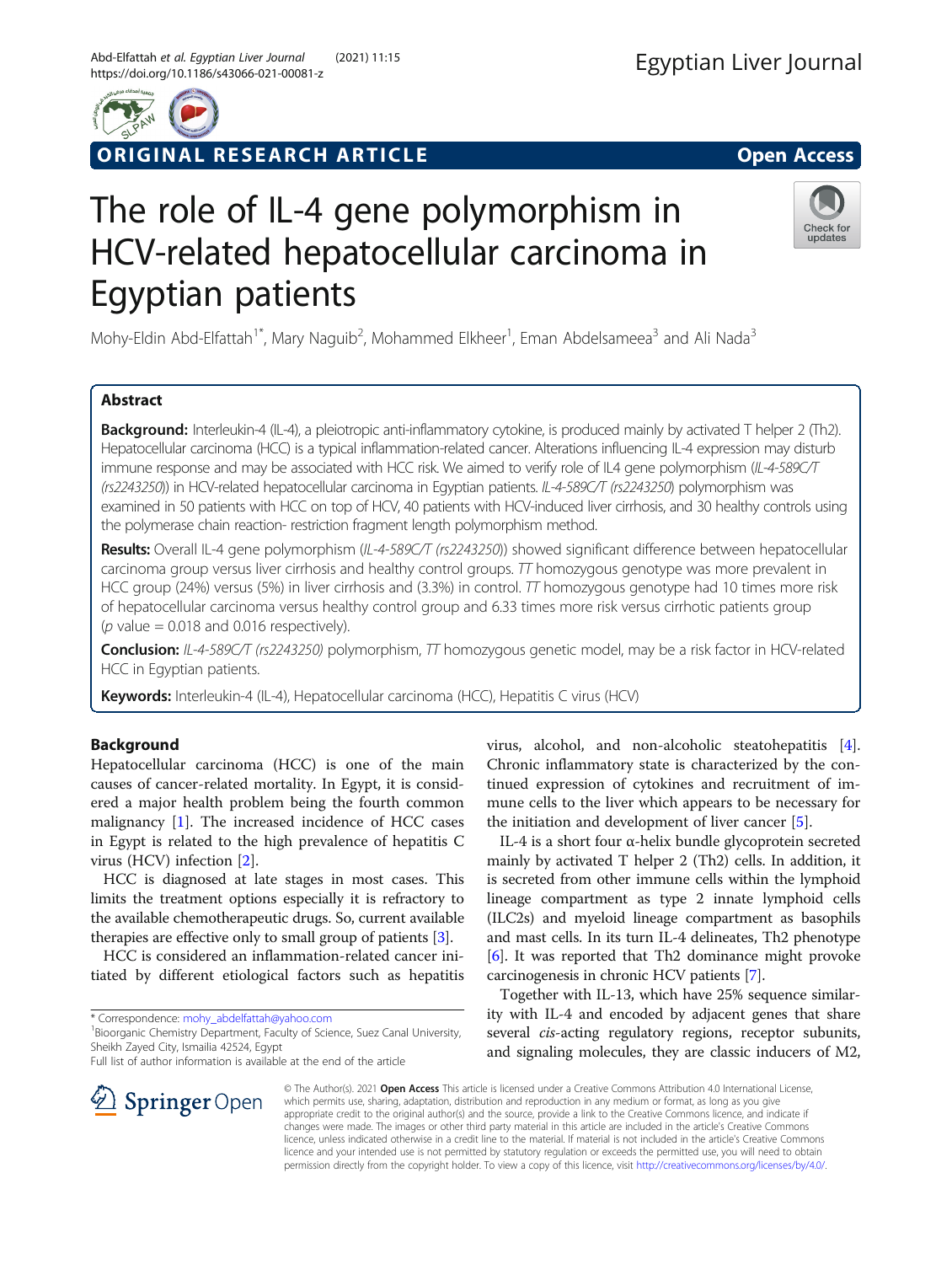an alternatively activated macrophage [[8,](#page-5-0) [9](#page-5-0)] which was reported to promote HCC development [[10](#page-5-0), [11\]](#page-5-0).

Therefore, in this study we aimed to study the contribution of promoter polymorphism of IL-4-589C/T (rs2243250) to the susceptibility of HCV-related HCC.

## Methods

## Study participants

A total of 90 Egyptian chronic HCV-infected patients were recruited in the current study from the Hepatology and Gastroenterology Department, National Liver Institute, Menoufia University. After history taking, clinical evaluation, laboratory, and radiological investigations, patients were classified into 2 groups; (cirrhosis group 40 cirrhotic patients) with no radiological evidence of hepatocellular carcinoma and (HCC group 50 HCC patients) (arterial enhancement and washout in venous or delayed phase). In addition, 30 healthy age and sex matched individuals (control group) were enrolled as control group.

Patients with other coexistent morbidity such as HBV infection, autoimmune hepatitis, non-alcoholic steatohepatitis, and genetic metabolic diseases were excluded from the study. The protocol was approved by the local ethical committee of National Liver Institute and informed consent was taken before the study.

## Routine investigations

Sera were subjected to routine laboratory study including liver and renal function tests performed on Micro lab 300 auto analyzer (vital scientific, Netherlands) using Diamond Kits (Germany) for measuring urea, total, and direct bilirubin; Human Kits (Germany) for measuring Aspartate Aminotransferase (AST), Alanine Aminotransferase (ALT) and creatinine and spinreact kits (Spain) for measuring albumin according to manufacturer's instructions. Hepatitis B surface antigen (HBsAg), anti-hepatitis B core antibody (HBcAb), anti-hepatitis C antibodies (HCV Abs), and serum alpha fetoprotein were detected by Cobas e411 immunoassay analyzer (Roche diagnostics-Mannhein, Germany). Complete blood count was measured using Sysmex XT-1800i (Sysmex Corporation, Kobe, Japan) and HCV RNA level which was assessed by COBAS Ampli-Prep/COBAS TaqMan (Roche Diagnostics Ltd., Germany) with detection limit of 15 IU/ml.

## Study of IL-4 rs2243250 C/T polymorphism by PCR-RFLP

Genomic DNA was extracted from EDTA treated blood samples using Quick-gDNA™MiniPrep Genomic DNA Purification Kit (Zymo Research, USA). PCR amplification of the 195 base pair (bp) stretch within the promoter region of IL-4 gene was performed followed by Ava II restriction enzyme digestion (Biolabs, Inc., England) as was previously described [\[12\]](#page-5-0). The primers used were 5′- TAAACTTGGGAGAACATGGT-3′forward and 5′- TGGGGAAAGATAGAGTAATA-3′ reverse. PCR reaction mixture consisted of 1 μl of each of primers, 12.5 μl of MyTaq Red PCR master mix (Bioline USA Inc., USA), 5.5 μl of nuclease-free water and 5 μl of extracted DNA.

Amplification was performed in Perkin Elmer Gene Amp PCR System 2400 Thermal Cycler in the following conditions; 95 °C for 5 min, followed by 35 cycles, of 95 °C for 45 s, annealing at 50 °C for 45 s, 72 °C for 45 s and final extension at 72 °C for 10 min.

The genotyping analysis of the 195 bp amplicon was performed through digestion with Ava II restriction enzyme at 37 °C for 20 min. Detection of the digested products was carried out by 3% agarose gel electrophoresis. PCR products with  $C$  at the polymorphic site were digested showing two fragments 177 and 18 bp, while those with T were not. Samples yielding 177 and 18 bp fragments were scored as CC genotypes, those with single 195 bp fragment as TT genotype and 195, 177, 18 bp fragments as CT genotype (Fig. [1](#page-2-0)).

## Statistical methods

Results were statistically analyzed by using statistical package of social sciences (SPSS 22.0, IBM/SPSS Inc., Chicago, IL, USA). Descriptive statistics were applied for summarizing clinical and demographical data as mean (X), standard deviation (SD), median (Med), and range or interquartile range (IQR) for quantitative data, and frequency with percentage (%) for qualitative data. Inferential statistics were conducted to test significant difference among the studied groups. For comparing continuous variables, ANOVA or Student's  $t$  test were used when normality and homogeneity assumptions were met, instead, their non-parametric equivalents Kruskal-Wallis or Mann-Whitney test were applied upon violation. Dunn-Sidak used as a post hoc test for multiple pairwise comparisons after significant Kruskal-Wallis test. Chi-square  $(\chi^2)$  test was used to compare allele frequency and genotype distribution of IL-4 gene polymorphism and to estimate the disease risk via odds ratio (OR) also Fisher's exact test was used when Chisquare assumptions were violated. Binary logistic regression analysis was applied to calculate the adjusted odds ratios (ORs) and 95% confidence intervals (CIs) after controlling for after age and gender status to exclude potential confounding effect. The  $p$  values indicating the significance level was set at level < 0.05.

## Result

## Characteristics of the study participants

Table [1](#page-2-0) summarizes characteristics of the study population. There was no statistical difference concerning age and gender between different studied groups ( $p$  value  $\dot{ }$ 0.05); however, male gender in HCC group (64%) was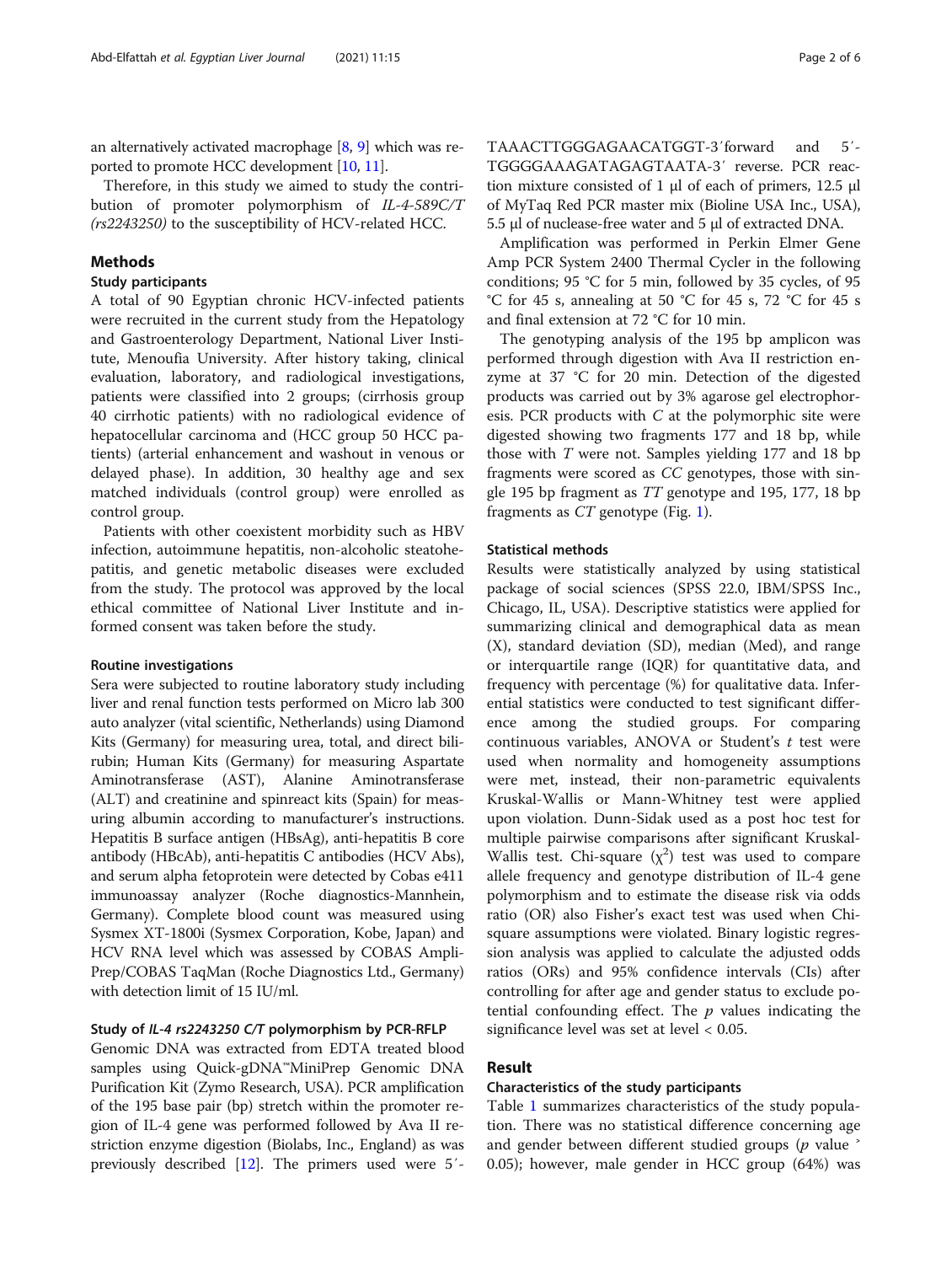<span id="page-2-0"></span>

more prevalent than female gender (36%). On the other hand, comparing liver and renal function tests between studied groups showed highly statistical significance difference between studied groups. HCC group had statistically significant elevated alanine aminotransferase (ALT), aspartate aminotransferase (AST), total and direct bilirubin, urea, and creatinine and significant decreased albumin level compared to control group ( $p <$ 

0.001). On the other hand, there was no statistical significance between HCC and cirrhotic patients.

## Genotype polymorphism and risk of hepatocellular carcinoma

Studying genotype distribution and allele frequency of IL-4 promotor polymorphism (-589C/T) among different groups showed that there was increase of TT genotype

Table 1 Studying demographic data, liver, and renal profile among studied groups

|                                            | Control<br>$(n = 30)$ | <b>Cirrhosis</b><br>$(n = 40)$ | <b>HCC</b><br>$(n = 50)$ | p value                  |
|--------------------------------------------|-----------------------|--------------------------------|--------------------------|--------------------------|
| Age (years)<br>Median (range)              | 50.00 (40.00-59.00)   | 52.5 (43.00-66.00)             | 52.5 (42.00-67.00)       | 0.066                    |
| Gender<br>Male $(n, %)$<br>Female (n, %)   | 16(53.3)<br>14 (46.7) | 22(55.0)<br>18 (45.0)          | 32 (64.0)<br>18 (36.0)   | 0.562                    |
| ALT (U/L)<br>Median (range)                | 17.00 (9.0-36.0)      | 48.50 (16.0-146.0)             | 55.50 (20.0-102.0)       | $< 0.001$ a,b            |
| AST (U/L)<br>Median (range)                | 19.00 (9.0-36.0)      | 60.50 (16.0-146.0)             | 62.50 (20.0-102.0)       | $< 0.001$ <sup>a,b</sup> |
| Total bilirubin (mg/dL)<br>Median (range)  | $0.50(0.10 - 0.80)$   | $1.19(0.45 - 4.18)$            | $1.50(0.73 - 3.63)$      | $< 0.001$ <sup>a,b</sup> |
| Direct bilirubin (mg/dL)<br>Median (range) | $0.10(0.07 - 0.23)$   | $0.38(0.09 - 3.08)$            | $0.62$ $(0.18 - 2.53)$   | $< 0.001$ a,b            |
| Albumin (g/dL)<br>Median (range)           | $4.40(3.50 - 5.10)$   | 3.68 (2.20-4.90)               | 3.32 (2.20-4.52)         | $< 0.001$ <sup>a,b</sup> |
| Urea (mg/dL)<br>Median (range)             | 27.50 (17.0-41.0)     | 37.50 (22.0-56.0)              | 38.00 (22.0-67.0)        | $< 0.001$ a,b            |
| Creatinine (mg/dL)<br>Median (range)       | $0.80(0.50 - 1.20)$   | $0.87(0.58 - 1.50)$            | $1.00(0.50 - 1.50)$      | $0.001^{a,b}$            |

ALT alanine aminotransferase, AST aspartate aminotransferase

Data are median and range in parenthesis, otherwise are  $n$  (%)

<sup>a</sup>On comparing a control and cirrhotic patients

**b**Control and HCC patients

<sup>c</sup>Cirrhotic and HCC patients

Significant  $p$  value  $< 0.05$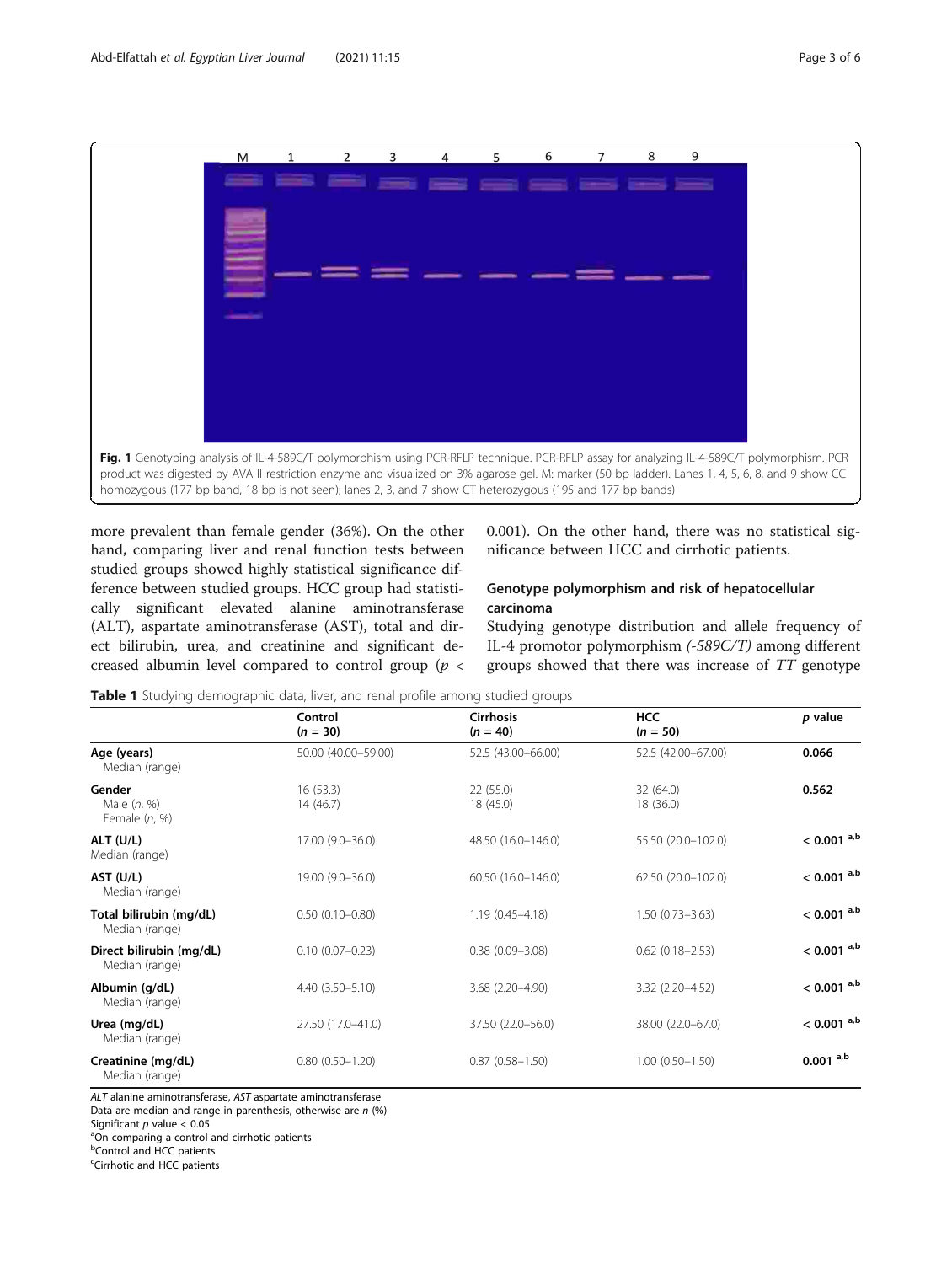(24%) in HCC group compared to cirrhotic patients group (5%) and control group (3.3%) with  $T$  allele predominance in HCC group (44%) compared to cirrhotic group (28.8%) and control group (26.7%).

The study revealed that CC genotype was more prevalent (50%) in healthy control and (47.5%) in cirrhotic patients than hepatocellular carcinoma group (36%). CT genotype frequency was increased in control, cirrhotic patients groups (46.7%, 47.5% respectively) compared to HCC group (40%) as shown in Table 2.

TT homozygous genotype was significantly increased in HCC group with OR (95% CI) 10 times more risk compared to control ( $p$  value = 0.018). T allele was associated with a significant increase of hepatocellular carcinoma with OR (95% CI) 2.16 more times risk ( $p$  value  $= 0.028$ ). The T allele variant showed significant association with HCC risk in the recessive genetic model (CC +  $CT$  vs  $TT$ ) ( $p = 0.025$ ) not the dominant genetic model (CC vs CT + TT) ( $p = 0.218$ ) as shown in Table 2.

Also, the homozygous TT genotype was more prevalent in HCC group compared to cirrhotic patients group with OR (95% CI) 6.33 times risk of hepatocellular carcinoma (p value =  $0.016$ ). Additionally, the T allele showed significant prevalence in HCC group with OR (95% CI) 1.95 more risk  $(p = 0.035)$ . The T allele variant showed significant association with HCC risk in the recessive genetic model (CC + CT vs  $TT$ ) ( $p = 0.013$ ) not the dominant genetic model (CC vs  $CT + TT$ ) ( $p = 0.271$ ) as shown in Table 2.

On studying foci size and numbers in HCC group regarding the recessive genetic model of -589C/T SNP  $(CC + CT$  vs  $TT)$  (Table [3](#page-4-0)), we could not detect statistical significance difference between 2 groups.

## **Discussion**

Chronic hepatitis C virus infection is considered a major risk factor for HCC development [[13](#page-5-0)]. As an RNA virus, HCV does not integrate into the host genome, so pathogenesis of HCV-related HCC is proposed to involve generation of oxidative stress and increased expression of inflammatory cytokines associated with chronic hepatitis [[14\]](#page-5-0), in addition to the direct effect of HCV viral products [[15](#page-5-0)].

Interleukin-4 (IL-4), a pleiotropic anti-inflammatory cytokine, is involved in humoral and cell-mediated im-munity [[16](#page-5-0)]. It suppresses a number of proinflammatory cytokines and expands anti-inflammatory effect  $[17]$  $[17]$ ; thus, it is suggested that any alterations that influence IL-4 expression or function may disturb immune responses increasing the liability to infections.

In addition, IL-4, together with other Th2 cytokines, induces M2 macrophage polarization. Traditionally, macrophages are classified into classically activated M1 phenotype and the alternatively activated M2 macrophages according to their responses to different microenvironmental stimuli [\[18\]](#page-5-0).

M2-polarized macrophages are main components of tumor-infiltrating stromal cells. They are key factors participating in tumor progression. M2-polarized macrophages were also related to promote tumor growth, invasion, and metastasis by secreting certain chemokines growth factors, cytokines, and matrix metalloproteases [\[19](#page-5-0)].

IL-4 gene is located on chromosome 5q31 [\[17\]](#page-5-0). In the current study, we aimed to study the contribution of promoter polymorphism of IL-4 -589C/T (rs2243250) to the susceptibility of HCV-related HCC. It had been

| polymorphism            | Control<br>$n =$<br>$30\%$ | LC<br>$n = 40$<br>(%) | <b>HCC</b><br>$n = 50$<br>(%) | p<br>value | LC vs control        |         | HCC vs. control      |         | HCC vs. LC           |         |
|-------------------------|----------------------------|-----------------------|-------------------------------|------------|----------------------|---------|----------------------|---------|----------------------|---------|
| -589 C/T<br>(rs2243250) |                            |                       |                               |            | OR (95% CI)          | P value | OR (95% CI)          | P value | OR (95% CI)          | p value |
| Genotypes               |                            |                       |                               | 0.044      |                      |         |                      |         |                      |         |
| CC                      | 15(50.0)                   | 19 (47.5)             | 18 (36.0)                     |            | Ref                  | -       | Ref                  |         | Ref                  | -       |
| CT                      | 14 (46.7)                  | 19 (47.5)             | 20(40.0)                      |            | $1.07(0.41 - 2.82)$  | 0.889   | $1.19(0.45 - 3.13)$  | 0.724   | $1.11(0.45 - 2.73)$  | 0.818   |
| TT                      | 1(3.3)                     | 2(5.0)                | 12 (24.0)                     |            | $1.58(0.13 - 19.12)$ | 1.000   | 10.0 (1.16-86.02)    | 0.018   | $6.33(1.24 - 32.32)$ | 0.016   |
| Dominant model          |                            |                       |                               | 0.391      |                      |         |                      |         |                      |         |
| CC                      | 15(50.0)                   | 19 (47.5)             | 18 (36.0)                     |            | Ref                  |         | Ref                  |         | Ref                  |         |
| $CT+TT$                 | 15(50.0)                   | 21(52.5)              | 32 (64.0)                     |            | $1.11(0.43 - 2.85)$  | 0.836   | $1.78(0.71 - 4.46)$  | 0.218   | $1.61(0.69 - 3.76)$  | 0.271   |
| Recessive model         |                            |                       |                               | 0.008      |                      |         |                      |         |                      |         |
| $CC+CT$                 | 29 (96.7)                  | 38 (96.0)             | 38 (76.0)                     |            | Ref                  |         | Ref                  |         | Ref                  |         |
| TT                      | 1(3.3)                     | 2(5.0)                | 12 (24.0)                     |            | $1.53(0.13 - 17.66)$ | 1.000   | $9.16(1.13 - 74.52)$ | 0.025   | $6.00(1.26 - 28.64)$ | 0.013   |
| Alleles                 |                            |                       |                               | 0.034      |                      |         |                      |         |                      |         |
| C                       | 44 (73.3)                  | 57(71.3)              | 56 (56.0)                     |            | Ref                  | -       | Ref                  |         | Ref                  |         |
| T                       | 16(26.7)                   | 23(28.8)              | 44 (44.0)                     |            | $1.11(0.52 - 2.35)$  | 0.786   | $2.16(1.08 - 4.33)$  | 0.028   | $1.95(1.04 - 3.64)$  | 0.035   |

Table 2 Genotypes distribution and allele frequencies of polymorphism -589 C/T (rs2243250) in control, cirrhotic, and HCC groups

Data are  $n$  (%), CI confidence interval, significant  $p$  value < 0.05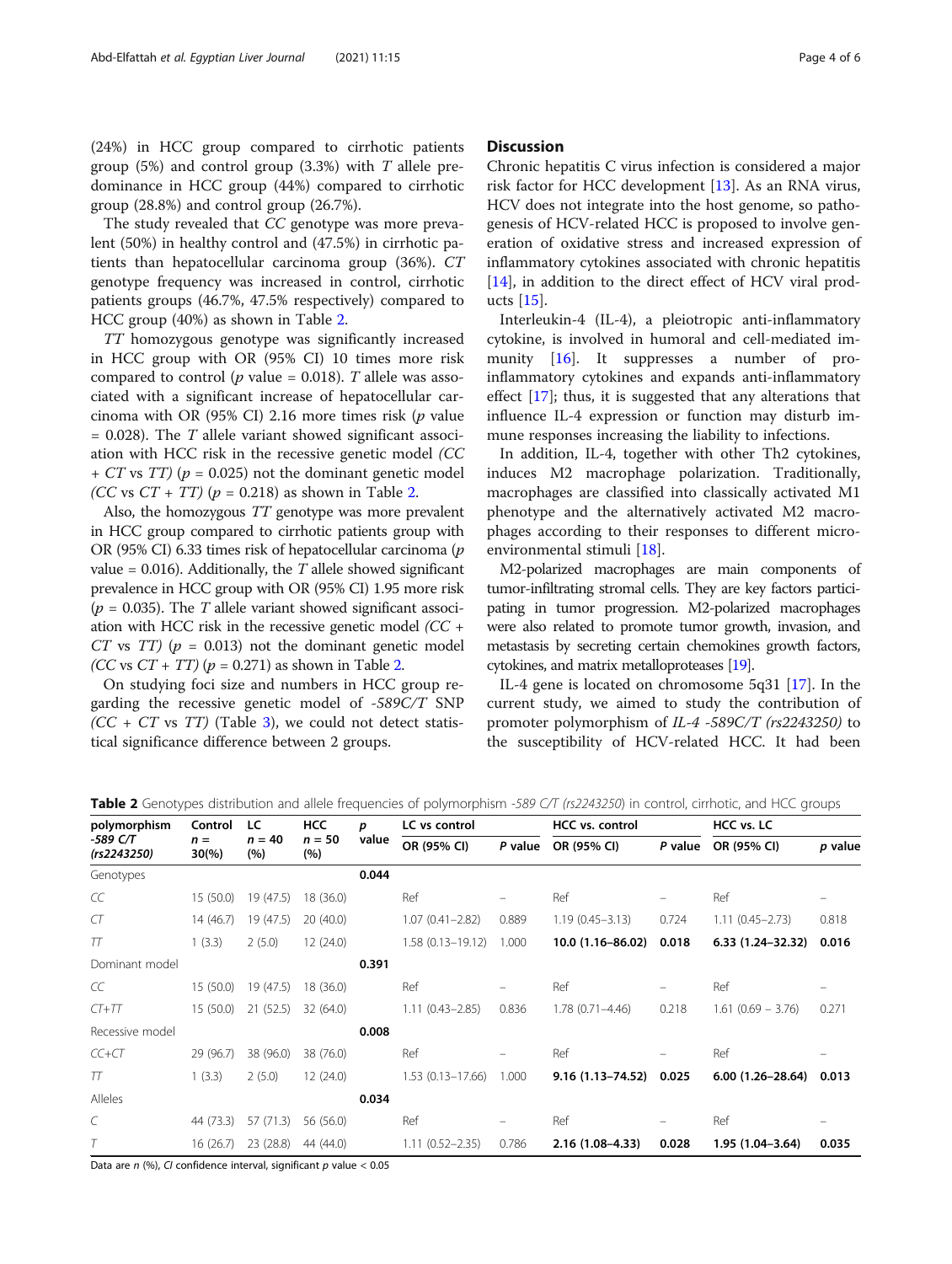| <b>Parameters</b>     | Genetic model for -589 C/T SNP (CC + CT vs TT) | р             |       |
|-----------------------|------------------------------------------------|---------------|-------|
|                       | $CT + CC (n = 38)$                             | $TT (n = 12)$ | value |
|                       | Number of foci $[n (%)]$                       |               |       |
| Single                | 19 (50)                                        | 7(58.3)       | 0.614 |
| Multiple              | 19 (50)                                        | 5(41.7)       |       |
|                       | Size of foci $[n (%)]$                         |               |       |
| Small $(5 2 cm)$      | 10(26.3)                                       | 2(16.7)       | 0.834 |
| Moderate $(> 2-5$ cm) | 18 (47.4)                                      | 6(50.0)       |       |
| Large $(> 5 cm)$      | 10(26.3)                                       | 4(33.3)       |       |

<span id="page-4-0"></span>Table 3 Studying Data are n (%). Significant p value < 0.05 size and number of foci in HCC group regarding recessive genetic model of -589 C/T SNP ((CC + CT vs TT)

Data are  $n$  (%). Significant  $p$  value < 0.05

stated the T allele of  $IL-4$  (-589C/T) polymorphism is associated with an increased IL-4expression [[20\]](#page-5-0).

Our study showed that TT genotype was more prevalent in HCC group (24%) compared to control group (3.3%) and cirrhotic patient group (5%). TT homozygous genotype had 10 times more risk of hepatocellular carcinoma versus healthy control group and 6.33 times more risk versus cirrhotic patients group ( $p$  value = 0.018 and 0.016, respectively). The T allele frequency was increased in HCC group (44%) versus (26.7% and 28.8%, OR (95% CI) = 2.16 and 1.95) in control and cirrhotic patients group, respectively.

This was consistent with the study led by Khalil et al. among HCV-infected Egyptian patients, they reported that IL-4-589 TT genotype was significantly increased in HCV-infected patients ( $p = 0.001$ ) with strong reduction in the control group (3.3%), the patients samples revealed only  $CT$  (82%) and  $TT$  (18%) genotypes [\[21](#page-5-0)].

Also, there was a study conducted by Yousif et al. among HBV-infected patients in Sudan. They noted that CT and TT genotypes were 73.2% and 19.6%, respectively among infected patients [\[22](#page-5-0)].

In addition, the meta-analysis study directed by Zheng et al. who reported significant association between the IL4-589T polymorphism and increased risk of liver diseases in Caucasian populations; however, this was not detected in Asian populations [[23\]](#page-5-0).

It is worth noting that in our study, the significant association of IL4-589C/T polymorphism among HCC patient group was related to TT genotype which was contrary to the CC genotype detected in chronic HBVinfected Chinese male patients in the study conducted by Lu et al. in 2014 [\[24\]](#page-5-0).

It is proposed that there are differences in the IL-4 genetic background among different ethnic groups. As on studying genotype distribution and allele frequency in control group of our study, the IL4−589 C allele frequencies were (73.3%), which were similar to healthy Egyptian (61.7%) and healthy Caucasians results (86.3%) in the studies conducted by Khalil et al. in 2017 [\[21](#page-5-0)] and Zheng et al. in 2013 [[23](#page-5-0)] respectively but higher than frequencies among healthy Chinese (17.4%) in the study conducted by Lu et al.  $[24]$  $[24]$ , while the T allele frequencies accounted for (26.7%), which was similar to healthy Egyptian  $(38.3\%)$  [[21\]](#page-5-0) and healthy Caucasians frequency results (13.7%) [\[23\]](#page-5-0) but was lower than that of healthy Chinese (82.6%) [[24\]](#page-5-0). Thus, the  $T$  allele may be the variant responsible for various diseases in Egyptian population, while the opposite is true for Chinese population. This suggests that distinct allele frequencies in the same polymorphism site may play different roles in the same disease. A larger-scale multicenter study is recommended to confirm this suggestion.

On the other hand, we studied size and number of foci lesions in HCC group in relation to recessive genetic model of -589C/T SNP ( $CC + CT$  vs TT), we did not find statistical significance between 2 groups.

## Conclusion

Our study revealed that there was statistically significant association between the IL-4-589C/T (rs2243250) polymorphism (TT genotype) and HCV-related HCC. The T allele may be a variant responsible for the disease production among Egyptian population.

#### Abbreviations

IL-4: Interleukin-4; HCC: Hepatocellular carcinoma; HCV: Hepatitis C virus; HBV: Hepatitis B virus; LC: Liver cirrhosis; HCC: Hepatocellular carcinoma; Th2: T helper 2; ILC2s : Type 2 innate lymphoid cells; HBsAg: Hepatitis B surface antigen; AST : Aspartate aminotransferase; ALT: Alanine aminotransferase; HBsAg: Hepatitis B surface antigen; HCV Abs : Hepatitis C virus antibodies; CIs: Confidence intervals

#### Acknowledgements

All authors are greatly indebted to members of National Liver Institute, Menoufia University, Egypt. Also, many thanks to all members of Bioorganic Chemistry Department, Faculty of Science, Suez Canal University.

#### Authors' contributions

M-E A initiated the project, designed and implemented the study for application. MN analyzed the data, drafted and revised the paper. ME contributed to the data collection, analyzed the data, and revised the paper. EA analyzed the data, drafted and revised the paper. AN analyzed the data, drafted and revised the paper. All authors have read and approved the manuscript.